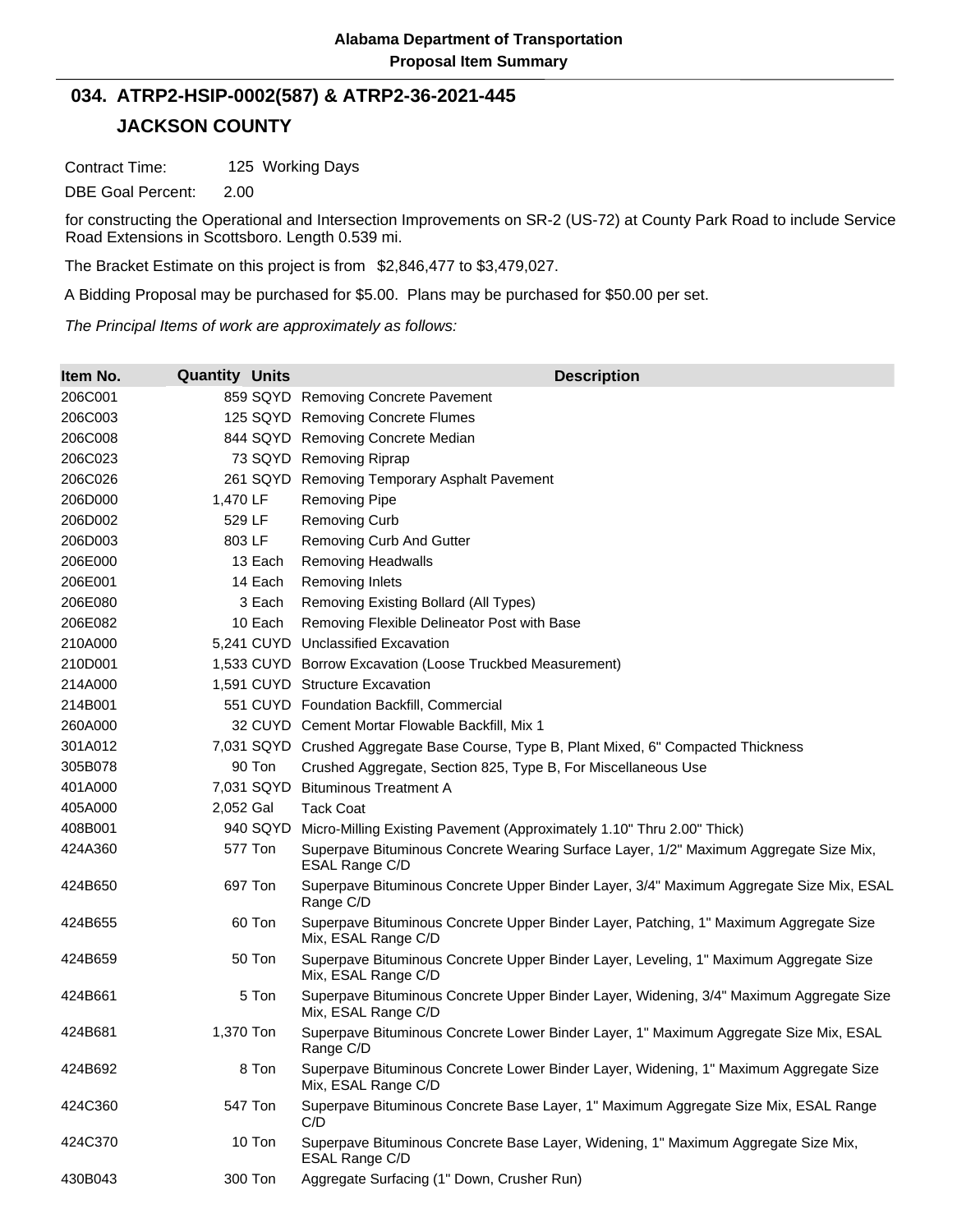## ATRP2-HSIP-0002(587) Page: 2

| Item No. | <b>Quantity Units</b> |                 | <b>Description</b>                                      |
|----------|-----------------------|-----------------|---------------------------------------------------------|
| 450A004  |                       | 2,563 SQYD      | Plain Cement Concrete Pavement, 9 Inches Thick          |
| 530A001  | 1,578 LF              |                 | 18" Roadway Pipe (Class 3 R.C.)                         |
| 530A101  |                       | 9 LF            | 18" Roadway Pipe (Class 3 R.C.) (Extension)             |
| 530B001  |                       | 93 LF           | 22" Span, 14" Rise Roadway Pipe (Class 3 R.C.)          |
| 530B005  |                       | 82 LF           | 51" Span, 31" Rise Roadway Pipe (Class 3 R.C.)          |
| 530C002  | 129 LF                |                 | 24" Roadway Pipe, Jacked Installation (Smooth Steel)    |
| 533A098  | 122 LF                |                 | 18" Storm Sewer Pipe (Class 3 R.C.)                     |
| 533A099  |                       | 30 LF           | 24" Storm Sewer Pipe (Class 3 R.C.)                     |
| 600A000  |                       | 1 <sub>LS</sub> | Mobilization                                            |
| 602A000  |                       | 12 Each         | <b>Right Of Way Markers</b>                             |
| 608A000  |                       |                 | 1,889 SQYD Separation Geotextile                        |
| 610C000  | 2,393 Ton             |                 | Loose Riprap, Class 1                                   |
| 610C001  |                       | 25 Ton          | Loose Riprap, Class 2                                   |
| 610D003  |                       |                 | 1,355 SQYD Filter Blanket, Geotextile                   |
| 614A000  |                       |                 | 130 CUYD Slope Paving                                   |
| 619A002  |                       | 2 Each          | 18" Roadway Pipe End Treatment, Class 1                 |
| 619A003  |                       | 2 Each          | 24" Roadway Pipe End Treatment, Class 1                 |
| 619A202  |                       | 1 Each          | 24" Roadway Pipe End Treatment, Class 1 (Double Line)   |
| 619B016  |                       | 3 Each          | 22" Span, 14" Rise Roadway Pipe End Treatment, Class 1  |
| 619B020  |                       | 2 Each          | 51" Span, 31" Rise Roadway Pipe End Treatment, Class 1  |
| 620A000  |                       | 4 CUYD          | Minor Structure Concrete                                |
| 621A005  |                       | 8 Each          | Junction Boxes, Type 1                                  |
| 621A013  |                       | 1 Each          | Junction Boxes, Type Special                            |
| 621C001  |                       | 3 Each          | Inlets, Type B                                          |
| 621C020  |                       | 3 Each          | Inlets, Type Y                                          |
| 621C029  |                       | 18 Each         | Inlets, Type E2 (Modified)                              |
| 621C071  |                       | 2 Each          | Inlets, Type S3 (1 Wing) (Modified)                     |
| 621C109  |                       | 2 Each          | Inlets, Type PD                                         |
| 621D019  |                       | 1 Each          | Inlet Units, Type Y                                     |
| 621D029  |                       | 21 Each         | Inlet Units, Type E2 (Modified)                         |
| 623B002  | 464 LF                |                 | Concrete Curb, Type A                                   |
| 623C003  | 2,626 LF              |                 | Combination Curb & Gutter, Type C (Modified)            |
| 650A000  |                       | 495 CUYD        | Topsoil                                                 |
| 652A100  |                       | 2 Acre          | Seeding                                                 |
| 654A001  |                       | 1,624 SQYD      | Solid Sodding (Bermuda)                                 |
| 656A010  |                       | 2 Acre          | Mulching                                                |
| 665A000  |                       | 4 Acre          | <b>Temporary Seeding</b>                                |
| 665B001  |                       | 12 Ton          | <b>Temporary Mulching</b>                               |
| 665C010  |                       | 50 LF           | <b>Temporary Pipe</b>                                   |
| 665D001  |                       | 2 Each          | <b>Temporary Pipe End Treatment</b>                     |
| 665E000  |                       | 500 SQYD        | Polyethylene                                            |
| 665G000  |                       | 750 Each        | Sand Bags                                               |
| 665J002  | 1,200 LF              |                 | Silt Fence                                              |
| 665N000  |                       | 50 Ton          | Temporary Coarse Aggregate, ALDOT Number 1              |
| 6650001  | 1,200 LF              |                 | Silt Fence Removal                                      |
| 665P005  |                       | 72 Each         | Inlet Protection, Stage 3 Or 4                          |
| 665Q002  | 5,696 LF              |                 | Wattle                                                  |
| 666A001  |                       | 4 Acre          | <b>Pest Control Treatment</b>                           |
| 680A001  |                       | 1 LS            | <b>Geometric Controls</b>                               |
| 698A000  |                       | 1LS             | Construction Fuel (Maximum Bid Limited to \$172,700.00) |
| 701A227  |                       | 1 Mile          | Solid White, Class 2, Type A Traffic Stripe (5" Wide)   |
| 701A230  |                       | 2 Mile          | Solid Yellow, Class 2, Type A Traffic Stripe (5" Wide)  |
| 701A231  |                       | 1 Mile          | Solid White, Class 2, Type A Traffic Stripe             |
| 701A239  |                       | 1 Mile          | Broken White, Class 2, Type A Traffic Stripe (5" Wide)  |
| 701B027  | 827 LF                |                 | Dotted, Class W, Type A Traffic Stripe (5" Wide)        |